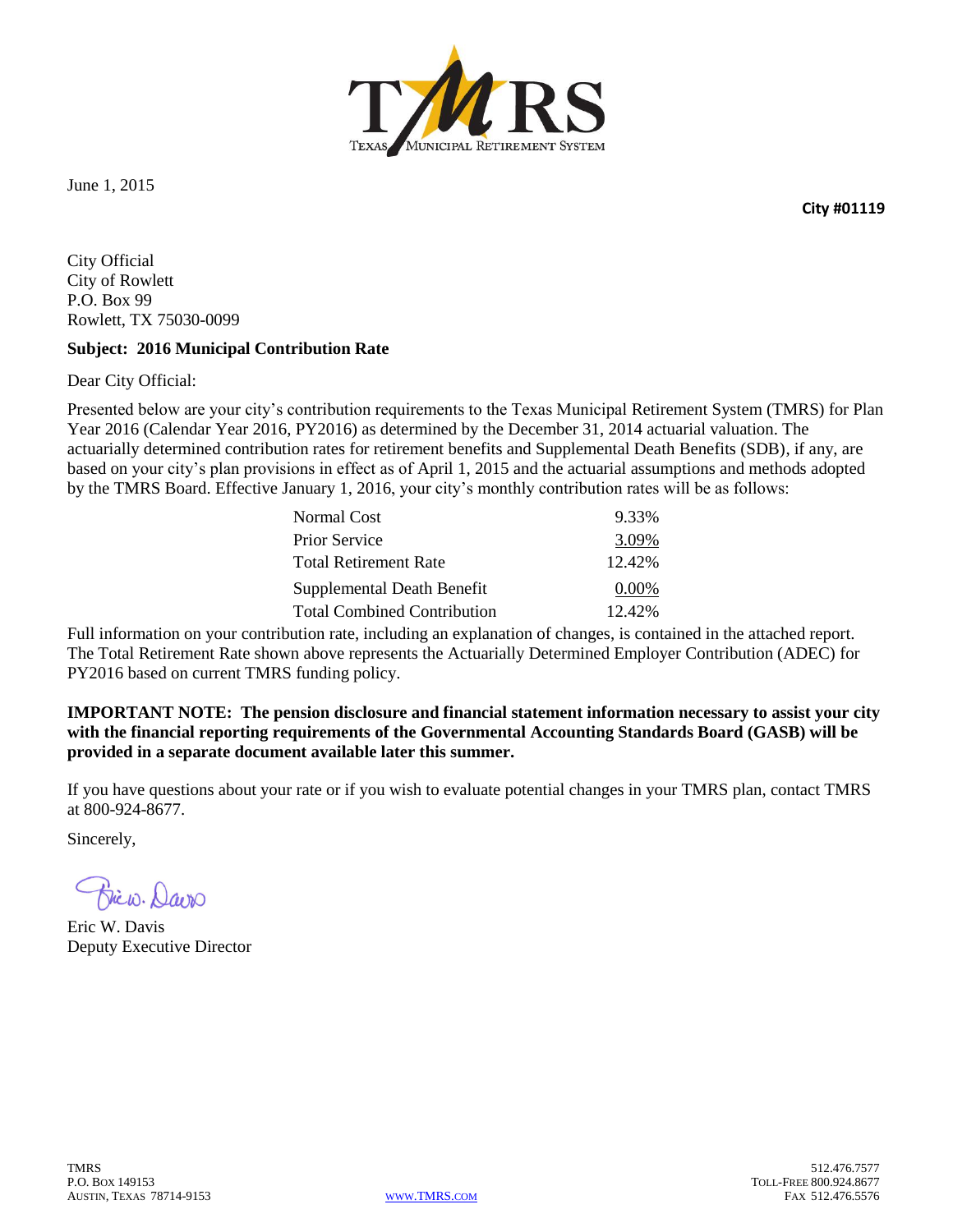# **Table of Contents**

| <b>Executive</b>          | A comparison of the highlights of the December 31, 2014 and                        |
|---------------------------|------------------------------------------------------------------------------------|
| <b>Summary</b>            | December 31, 2013 actuarial valuations for your city. Included are membership      |
|                           | counts, asset information, actuarial information, and contribution rate            |
|                           | requirements.                                                                      |
|                           |                                                                                    |
| <b>Calculation of</b>     | Details the calculation of the Full Retirement Rate (TMRS Plan Year - ADEC)        |
| <b>Contribution</b>       | and the Supplemental Death Rate, if applicable, for your city. A comparison to the |
| <b>Requirements</b>       | 2013 actuarial valuation results is included.                                      |
|                           |                                                                                    |
| Development of            | A detailed calculation of the Actuarial Value of Assets (AVA), or smoothed         |
| <b>Actuarial Value of</b> | value, for the December 31, 2014 actuarial valuation for your city. A comparison   |
| <b>Assets</b>             | to the December 31, 2013 AVA is included.                                          |
|                           |                                                                                    |
| <b>Historical and</b>     | This schedule provides your city with historical cash flows, interest credits and  |
| Projected                 | the year-end balance of its Benefit Accumulation Fund (BAF), as well as            |
| <b>Accumulation of</b>    | projected values for calendar/plan years 2015 and 2016.                            |
| the BAF Balance           |                                                                                    |
|                           |                                                                                    |
| <b>Reconciliation of</b>  | A detailed reconciliation of changes in your city's Full Retirement Rate (ADEC)    |
| <b>Full Retirement</b>    | since the prior valuation.                                                         |
| <b>Rate from Prior</b>    |                                                                                    |
| <b>Actuarial</b>          |                                                                                    |
| <b>Valuation Report</b>   |                                                                                    |
|                           |                                                                                    |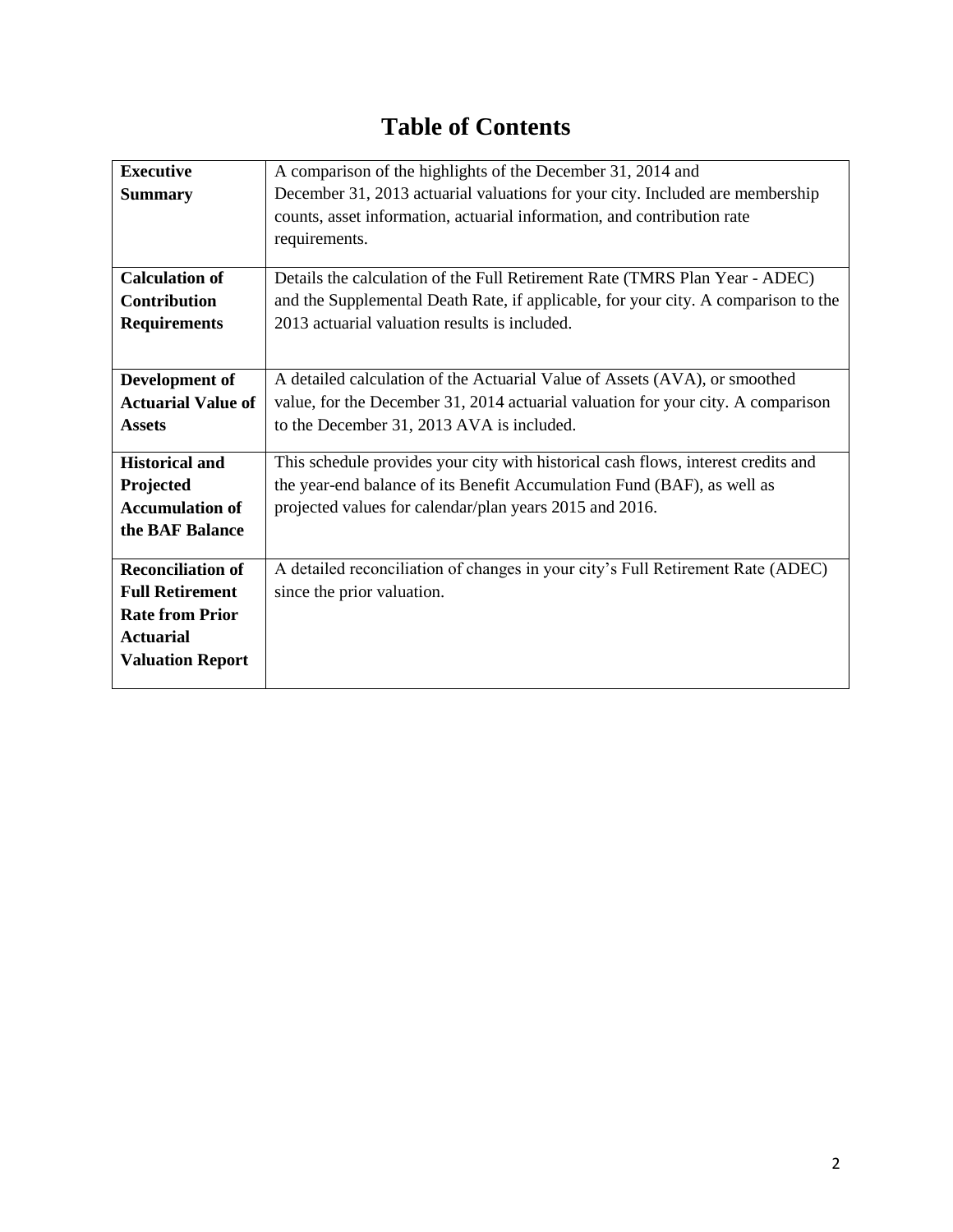# **Executive Summary**

| Valuation as of TMRS Plan Year (PY) Ending               | 12/31/2014         |                  | 12/31/2013 |  |  |  |
|----------------------------------------------------------|--------------------|------------------|------------|--|--|--|
| Membership as of the Valuation Date                      |                    |                  |            |  |  |  |
| Number of                                                |                    |                  |            |  |  |  |
| - Active members                                         | 354                |                  | 332        |  |  |  |
| - Retirees and beneficiaries                             | 158                | 143              |            |  |  |  |
| - Inactive members                                       | 217                | 214              |            |  |  |  |
| - Total                                                  | 729                |                  | 689        |  |  |  |
| Prior year's payroll provided by TMRS                    | \$<br>19,984,712   | 18,851,637<br>\$ |            |  |  |  |
| Valuation Payroll                                        | \$<br>21,614,115   | \$               | 20,094,590 |  |  |  |
| Benefit Accumulation Fund (BAF) Assets                   |                    |                  |            |  |  |  |
| <b>Market BAF Balance</b><br>$\bullet$                   | \$<br>92,648,210   | \$               | 86,396,909 |  |  |  |
| BAF crediting rate for PY<br>٠                           | 5.68%              |                  | 9.70%      |  |  |  |
| Interest credited on beginning BAF balance<br>$\bullet$  | \$<br>4,909,004    | \$               | 7,545,989  |  |  |  |
| Municipal contributions<br>$\bullet$                     | 2,683,946          |                  | 2,648,659  |  |  |  |
| Member contributions during year<br>$\bullet$            | 1,398,930          |                  | 1,319,615  |  |  |  |
| Benefit and refund payments                              | 2,740,579          |                  | 2,874,735  |  |  |  |
| Actuarial Value of Assets (AVA)                          | \$<br>89,408,352   | \$               | 81,968,291 |  |  |  |
| Return on AVA                                            | 7.44%              |                  | 7.66%      |  |  |  |
| AVA as a Percentage of BAF                               | 96.50%             |                  | 94.87%     |  |  |  |
| <b>Actuarial Information</b>                             |                    |                  |            |  |  |  |
| Actuarial accrued liability (AAL)                        | \$<br>100,250,911  | \$               | 94,388,644 |  |  |  |
| Actuarial value of assets (AVA)<br>٠                     | 89,408,352         |                  | 81,968,291 |  |  |  |
| Unfunded actuarial accrued liability (UAAL)<br>$\bullet$ | 10,842,559         |                  | 12,420,353 |  |  |  |
| UAAL as % of pay<br>$\bullet$                            | 54.3%              |                  | 65.9%      |  |  |  |
| Funded ratio (AVA/AAL)<br>٠                              | 89.2%              |                  | 86.8%      |  |  |  |
| Employer normal cost<br>٠                                | 9.33%              |                  | 9.34%      |  |  |  |
| Prior Service Rate                                       | 3.09%              |                  | 3.72%      |  |  |  |
| Contribution Rates for TMRS Plan Year (PY)               | 2016               |                  | 2015       |  |  |  |
| Member                                                   | 7.00%              |                  | 7.00%      |  |  |  |
| Full retirement rate (ADEC)                              | 12.42%             |                  | 13.06%     |  |  |  |
| Supplemental Death rate                                  | 0.00%              |                  | 0.00%      |  |  |  |
| <b>Total Employer Contribution Estimates for PY</b>      | 2016               |                  | 2015       |  |  |  |
| Projected payroll<br>$\bullet$                           | \$<br>22, 262, 538 | \$               | 20,697,428 |  |  |  |
| Combined contribution rate<br>٠                          | 12.42%             |                  | 13.06%     |  |  |  |
| Estimated employer contribution                          | \$<br>2,765,007    | \$               | 2,703,084  |  |  |  |

Note: TMRS Plan Year coincides with Calendar Year

Results from prior year reflect the plan provisions used in the 12/31/2014 valuation report.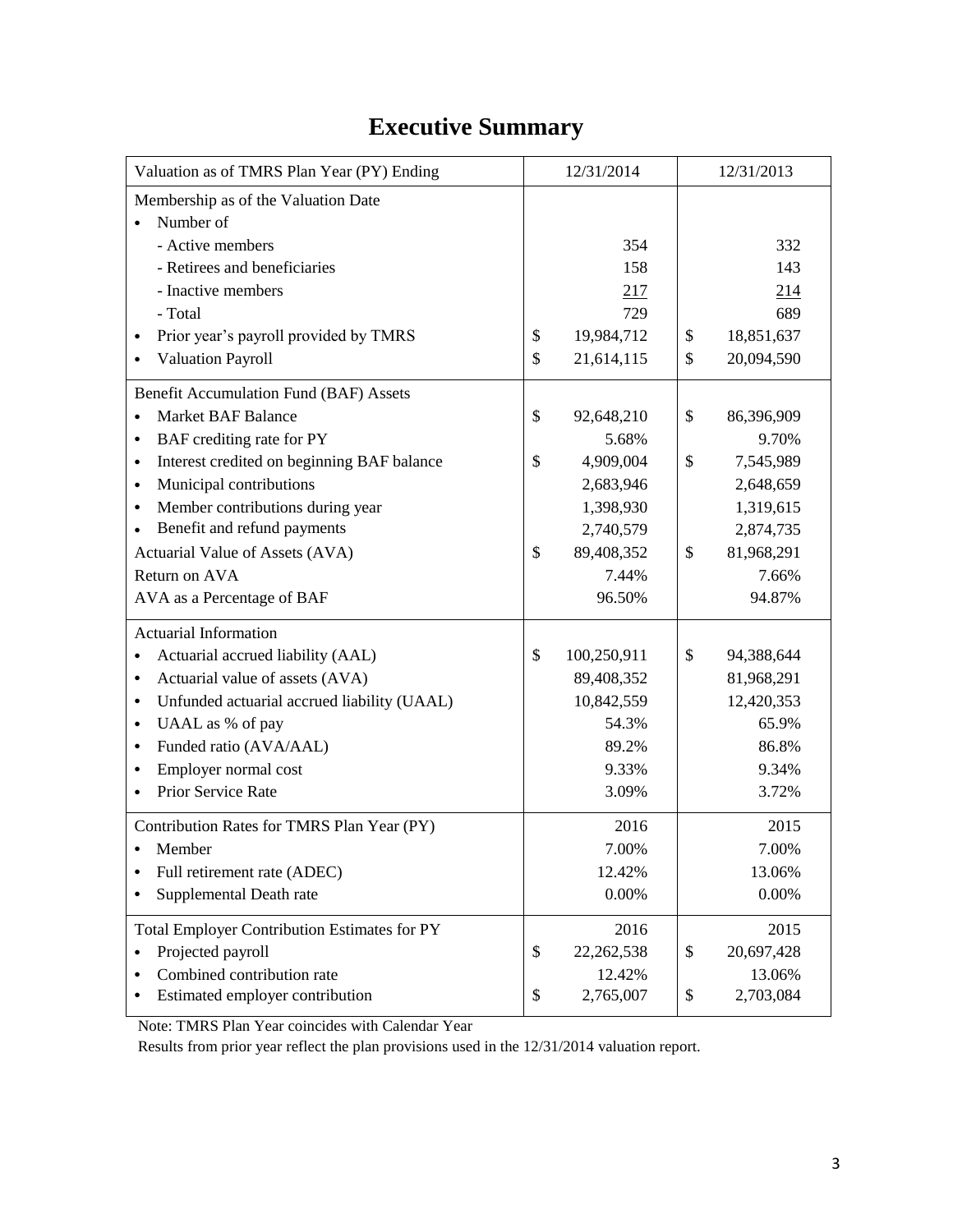# **Calculation of Contribution Requirements**

|     |                                                      | From Valuation Report as of |                             |  |  |  |  |
|-----|------------------------------------------------------|-----------------------------|-----------------------------|--|--|--|--|
|     |                                                      | December 31, 2014           | December 31, 2013           |  |  |  |  |
| 1.  | Prior year's payroll reported to TMRS                | \$<br>19,984,712            | $\mathcal{S}$<br>18,851,637 |  |  |  |  |
| 2.  | Valuation payroll                                    | 21,614,115                  | 20,094,590                  |  |  |  |  |
| 3.  | Employer normal cost rate                            | 9.33%                       | 9.34%                       |  |  |  |  |
| 4.  | <b>Actuarial liabilities</b>                         |                             |                             |  |  |  |  |
|     | Active members<br>a.                                 | \$<br>52,540,787            | $\mathcal{S}$<br>48,795,369 |  |  |  |  |
|     | Inactive members<br>$\mathbf{b}$ .                   | 17,043,014                  | 16,732,870                  |  |  |  |  |
|     | Annuitants<br>c.                                     | 30,667,110                  | 28,860,405                  |  |  |  |  |
|     | Total actuarial accrued liability<br>d.              | \$<br>100,250,911           | \$<br>94,388,644            |  |  |  |  |
| 5.  | Actuarial value of assets                            | 89,408,352                  | 81,968,291                  |  |  |  |  |
| 6.  | Unfunded actuarial accrued liability (UAAL) (4d - 5) | \$<br>10,842,559            | $\mathcal{S}$<br>12,420,353 |  |  |  |  |
| 7.  | Funded ratio (5/4d)                                  | 89.2%                       | 86.8%                       |  |  |  |  |
| 8.  | Equivalent Single Amortization Period*               | 25.9 years                  | $27.0$ years                |  |  |  |  |
| 9.  | Assumed payroll growth rate                          | 3.00%                       | 3.00%                       |  |  |  |  |
|     | Contribution Rate for TMRS Plan Year:                | 2016                        | 2015                        |  |  |  |  |
| 10. | Full retirement rate                                 |                             |                             |  |  |  |  |
|     | Normal cost<br>a.                                    | 9.33%                       | 9.34%                       |  |  |  |  |
|     | Prior service<br>b.                                  | 3.09%                       | 3.72%                       |  |  |  |  |
|     | Full retirement rate<br>C <sub>1</sub>               | 12.42%                      | 13.06%                      |  |  |  |  |
| 11. | Supplemental Death rate                              | 0.00%                       | 0.00%                       |  |  |  |  |
| 12. | Combined contribution rate $(10c + 11)$              | 12.42%                      | 13.06%                      |  |  |  |  |
|     |                                                      |                             |                             |  |  |  |  |

\* New Losses are laddered on 30-year period.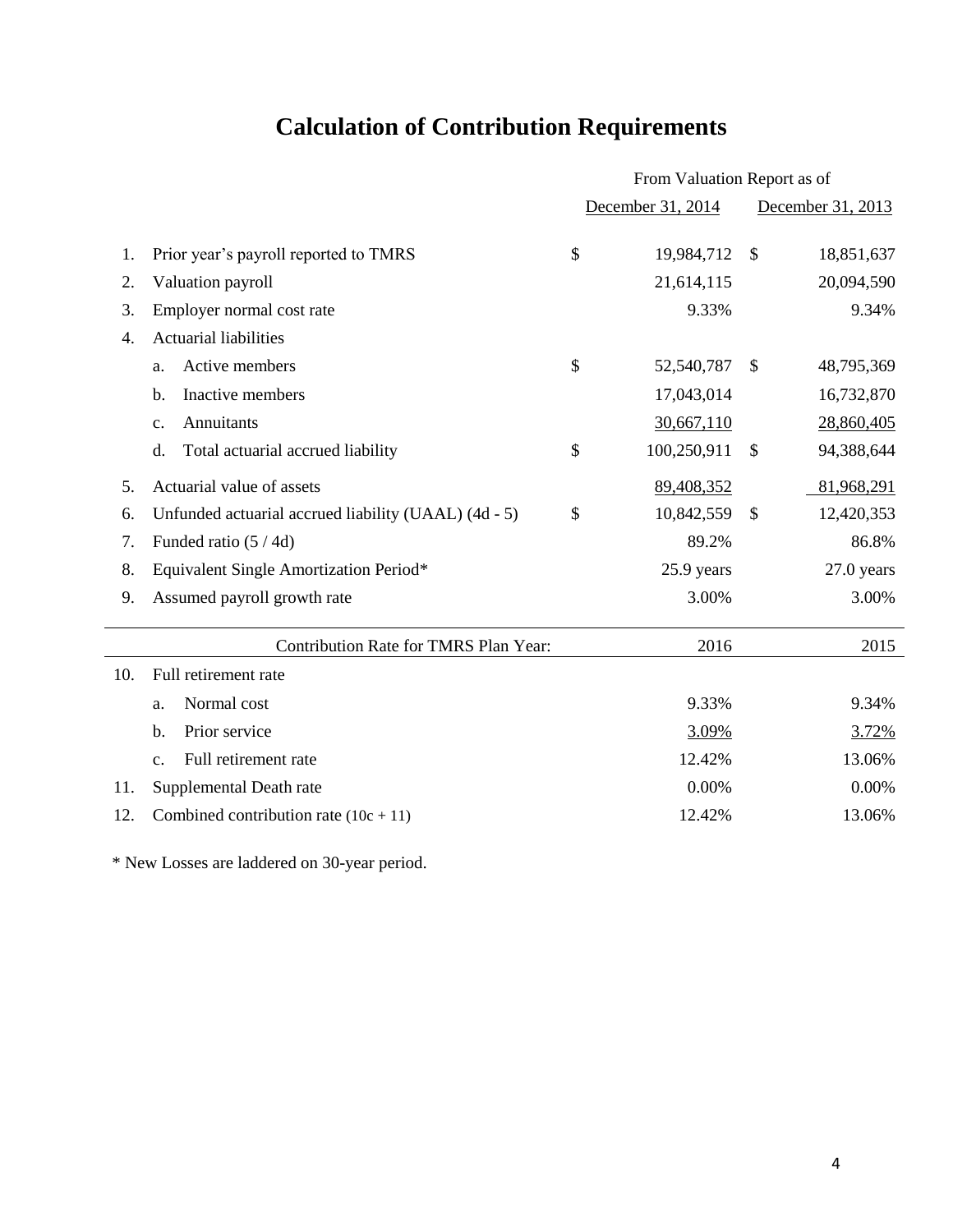|                                                                     | Year Ending |             |               |            |  |  |  |  |
|---------------------------------------------------------------------|-------------|-------------|---------------|------------|--|--|--|--|
|                                                                     |             | 12/31/2014  |               | 12/31/2013 |  |  |  |  |
|                                                                     |             |             |               |            |  |  |  |  |
| 1. Actuarial value of assets (AVA) as of January 1                  | \$          | 81,968,291  | $\mathbb{S}$  | 75,124,003 |  |  |  |  |
| <b>Employer Contributions</b><br>2. a.                              | \$          | 2,683,946   | \$            | 2,648,659  |  |  |  |  |
| <b>Member Contributions</b><br>$\mathbf{b}$ .                       |             | 1,398,930   |               | 1,319,615  |  |  |  |  |
| Benefit and Refund Payments<br>$\mathbf{c}$ .                       |             | 2,740,579   |               | 2,874,735  |  |  |  |  |
| Net external cash flow<br>d.                                        | \$          | 1,342,297   | \$            | 1,093,539  |  |  |  |  |
| 3. Expected assets as of December 31                                | \$          | 89,048,368  | \$            | 81,476,222 |  |  |  |  |
| (includes earnings equal to $7.0\%$ of 1.)                          |             |             |               |            |  |  |  |  |
| 4. Actual BAF balance as of December 31                             | \$          | 92,648,210  | \$            | 86,396,909 |  |  |  |  |
| 5. Deferred earnings/(shortfall) $(4. -3.)$                         | \$          | 3,599,842   | $\mathcal{S}$ | 4,920,687  |  |  |  |  |
| 6. Deferred earnings/(shortfall) recognized (10% x 5.)              | \$          | 359,984     | \$            | 492,069    |  |  |  |  |
| 7. Preliminary actuarial value of assets as of December 31          | \$          | 89,408,352  | $\mathcal{S}$ | 81,968,291 |  |  |  |  |
| $(3. + 6.)$                                                         |             |             |               |            |  |  |  |  |
| 85% of market value of assets (85% x 4.)<br>8.<br>a.                | \$          | 78,750,979  | \$            | 73,437,373 |  |  |  |  |
| 115% of market value of assets $(115\% \times 4.)$<br>$\mathbf b$ . |             | 106,545,442 |               | 99,356,445 |  |  |  |  |
| Actuarial value of assets (AVA) as of December 31<br>9.             | \$          | 89,408,352  | \$            | 81,968,291 |  |  |  |  |
| (7. perhaps partially limited by 8.)                                |             |             |               |            |  |  |  |  |

### **Development of Actuarial Value of Assets**

### **Note:**

To help mitigate the natural year-to-year fluctuations (positive and negative) in the investment markets, the TMRS actuary has recommended "asset smoothing." Nearly all public sector retirement systems employ some form of smoothing. Smoothing does not impact long-term plan costs or funded positions but does impact timing of investment gain and loss recognition. The TMRS Board of Trustees has adopted a 10-year smoothing method with a 15% corridor to determine the System's actuarial value of assets (AVA). This "smoothing method" is intended to help reduce the volatility of the contribution rates from one year to the next. The corridors detailed above on line 8 keep the AVA within a certain range of the market value of assets.

Expected and actual BAF balances as of December 31 may be off a dollar due to rounding.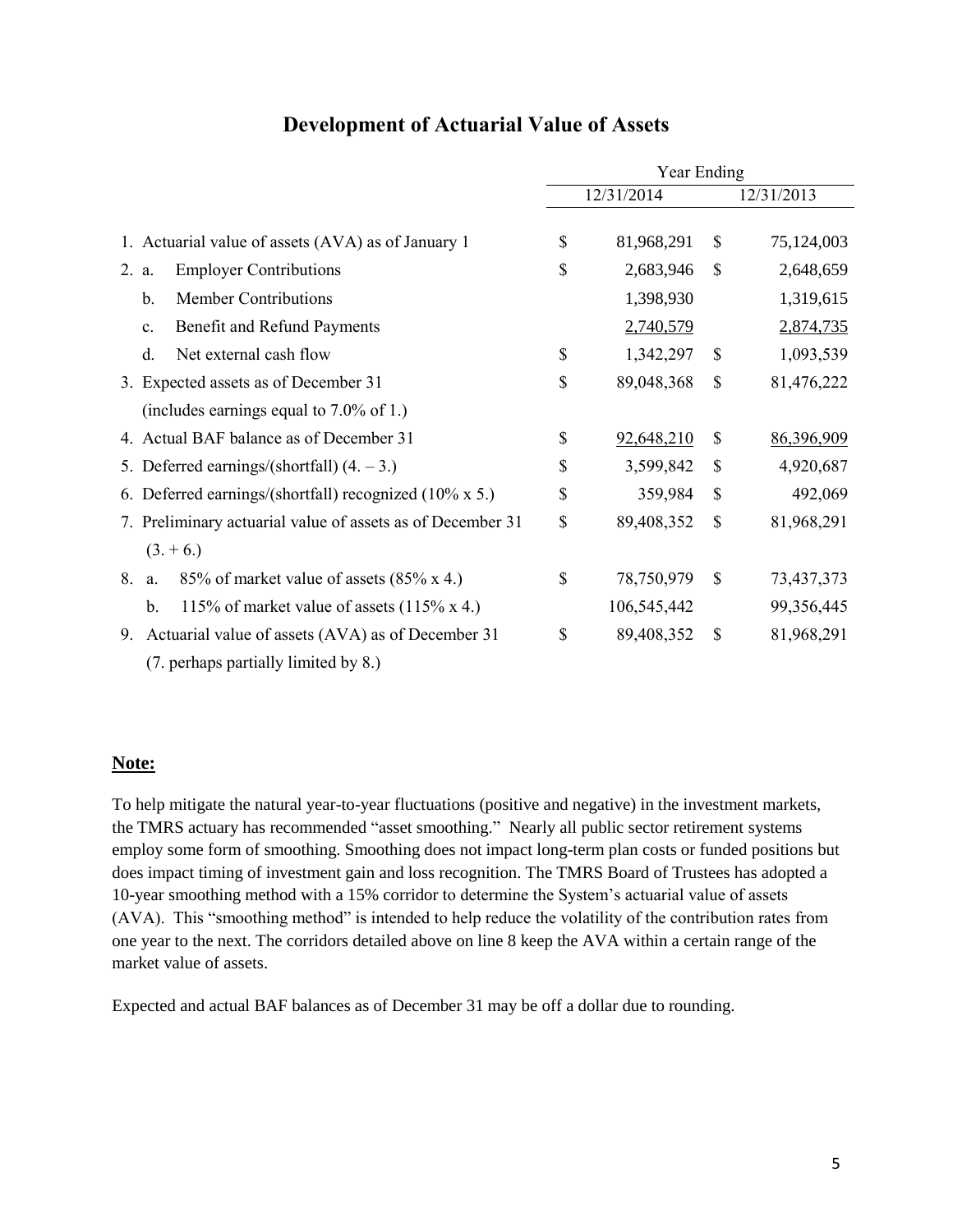## **Historical and Projected Accumulation of the BAF Balance**

|              |              |              | Effective<br>Retirement |               | Employer      |             | Member        |    |                                     |             | External Cash |             |           |              |                      |
|--------------|--------------|--------------|-------------------------|---------------|---------------|-------------|---------------|----|-------------------------------------|-------------|---------------|-------------|-----------|--------------|----------------------|
| Year Ending  |              | Payroll      | Contribution            |               | Contributions |             | Contributions |    | Flow for the<br>Benefit<br>Interest |             |               |             |           | <b>BAF</b>   |                      |
| December 31. |              | for the Year | Rate <sup>a</sup>       |               | for the Year  |             | for the Year  |    | Payments                            |             | Year          |             | Credit    |              | Balance <sup>b</sup> |
| (1)          |              | (2)          | (3)                     |               | (4)           |             | (5)           |    | (6)                                 |             | (7)           |             | (8)       |              | (9)                  |
|              |              |              | (4) / (2)               |               |               |             |               |    |                                     |             | $(4)+(5)+(6)$ |             |           |              |                      |
| 2012         | \$           | 18,881,691   | 14.04%                  | \$            | 2,650,437     | $\mathbf S$ | 1,321,718     | \$ | (2,415,891)                         | $\mathbf S$ | 1,556,264     | $\mathbf S$ | 6,895,624 | $\mathbb{S}$ | 77, 757, 381         |
| 2013         | \$           | 18,851,637   | 14.05%                  | \$            | 2,648,659     | \$          | 1,319,615     | \$ | (2,874,735)                         | \$          | 1,093,539     | \$          | 7,545,989 | \$           | 86,396,909           |
| 2014         | $\mathbb{S}$ | 19,984,712   | 13.43%                  | <sup>\$</sup> | 2,683,946     | $\mathbf S$ | 1,398,930     | \$ | (2,740,579)                         | \$          | 1,342,297     | $\mathbf S$ | 4,909,004 | \$           | 92,648,210           |
| 2015         | \$           | 21,614,115   | 13.06%                  | <sup>\$</sup> | 2,822,803     | \$          | 1,512,988     | S. | (3,457,516)                         | \$          | 878,275       | \$          | 6,485,375 | $\mathbb{S}$ | 100,011,860          |
| 2016         | \$           | 22,262,538   | 12.42%                  | <sup>\$</sup> | 2,765,007     | \$          | 1,558,378     | \$ | (3,826,370)                         | \$          | 497,015       | \$          | 7,000,830 | \$           | 107,509,705          |

a. Effective retirement contribution rate is the actual rate determined by dividing the employer contribution received by the payroll paid.

b. BAF Balance may be off a dollar due to rounding.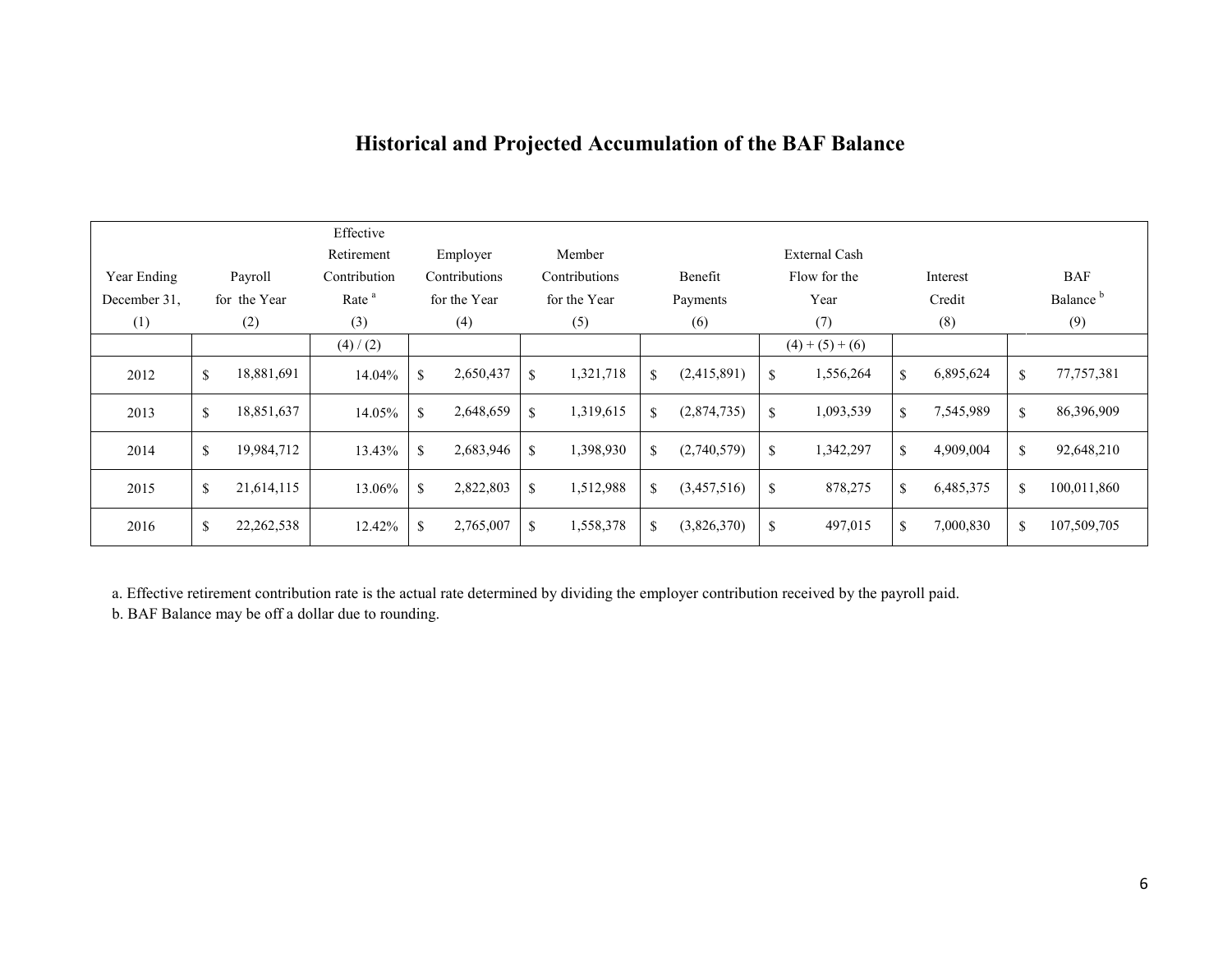### **Reconciliation of Full Retirement Rate from Prior Actuarial Valuation Report**

Actuarial valuations are based on long-term assumptions, and actual results in a specific year can, and almost certainly will, differ as actual experience deviates from the assumptions. The following table provides a detailed breakdown of changes in the retirement portion of your city's contribution rate. This analysis reconciles the change in the retirement portion (ADEC) of your city's contribution rate from 2015 to 2016, but will not reflect any change in the cost of the Supplemental Death Benefit (SDB), if your city currently has this provision. (Any changes in the cost of the SDB are primarily due to the changes in the average age of your city's employee group and/or the number of covered retirees.) Following the table below is a brief description of the common sources for deviation from the expected.

| Change in Full Retirement Rate                     |                   |               |       |               |  |  |  |  |
|----------------------------------------------------|-------------------|---------------|-------|---------------|--|--|--|--|
| Full Rate from 12/31/2013 Valuation (PY 2015 Rate) |                   |               | 13.06 | $\%$          |  |  |  |  |
|                                                    |                   |               |       |               |  |  |  |  |
| Benefit changes                                    | 0.00 <sub>1</sub> | $\%$          |       |               |  |  |  |  |
| Return on Actuarial Value of Assets                | (0.11)            |               |       |               |  |  |  |  |
| Contribution lag                                   | (0.02)            |               |       |               |  |  |  |  |
| Payroll growth                                     | (0.13)            |               |       |               |  |  |  |  |
| Normal cost                                        | (0.01)            |               |       |               |  |  |  |  |
| Liability growth                                   | (0.37)            |               |       |               |  |  |  |  |
| Total change                                       | (0.64)            | $\frac{0}{0}$ |       |               |  |  |  |  |
| Full Rate from 12/31/2014 Valuation (PY 2016 Rate) |                   |               | 12.42 | $\frac{0}{0}$ |  |  |  |  |

**Benefit Changes** - Shows the increase or decrease in the contribution rate associated with any modifications made to the member city's TMRS plan provisions. This will also include any changes to the amortization period adopted by ordinance.

**Return on Actuarial Value of Assets (AVA)** - Shows the change in the contribution rate associated with the return on the AVA being different than the assumed 7.0%. For the year ending December 31, 2014, the return on an AVA basis was 7.44%. The impact may show as 0.00% due to rounding.

**Contribution Lag** - Shows the total increase or decrease in the contribution rate associated with the phase in of contributions and/or any additional contributions above the full rate. The effect of the "Contribution Lag" is also included here and refers to the time delay between the actuarial valuation date and the date the contribution rate becomes effective. For TMRS member cities, the "Contribution Lag" is one year (i.e., the Actuarial Valuation as of December 31, 2014 set the rate effective for Calendar Year 2016). **The impact of the "Contribution Lag" is expected to become immaterial once a city is contributing the Full Rate and the Full Rate stabilizes.**